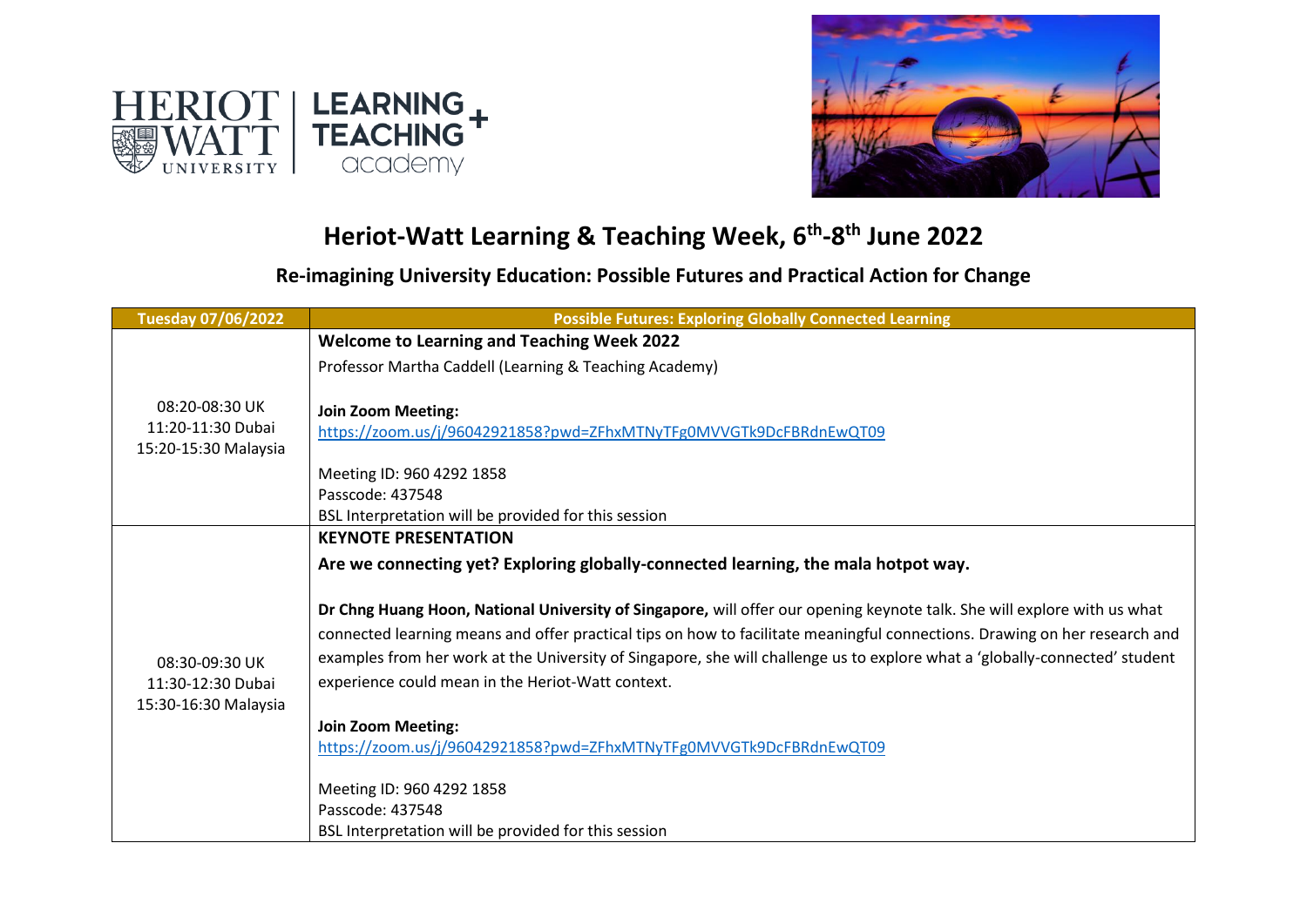| 9:30-10:00 UK        | <b>Keynote Tea Break Conversation</b>                                                                                |
|----------------------|----------------------------------------------------------------------------------------------------------------------|
| 12:30-13:00 Dubai    | An opportunity for a follow-up informal discussion with our Keynote Speaker. Bring your own tea and biscuits!        |
| 16:30-17:00 Malaysia |                                                                                                                      |
|                      | *Zoom link same as above.  BSL Interpretation will be provided for this session                                      |
|                      | Inspiring Educational Leadership: What HEA Fellowship can do for you.                                                |
|                      | An opportunity to find out more about Senior and Principal Fellowship of the Higher Education Academy: How to apply, |
|                      | what it involves, and how it can help transform your educational leadership practice. Join the Fellowship team and   |
| 10:00-10:45 UK       | colleagues who have recently been awarded Fellowship at this open forum.                                             |
| 13:00-13:45 Dubai    |                                                                                                                      |
| 17:00-17:45 Malaysia | <b>Join Zoom Meeting:</b><br>https://zoom.us/j/92496235262?pwd=UXZnSkpsRkFSNEtGdWhONi9zREtYQT09                      |
|                      |                                                                                                                      |
|                      | Meeting ID: 924 9623 5262                                                                                            |
|                      | Passcode: 018180                                                                                                     |
|                      | <b>Sharing Practice Session 1</b>                                                                                    |
|                      |                                                                                                                      |
|                      | Strengthening connections with the wider community: opportunities and outcomes                                       |
|                      | Andrew Hock Cheong Lee                                                                                               |
|                      | Globally Connected Learning: A Student-Led Approach in Building Global Community of Learners                         |
|                      | Kai Lin Ong, Thomas Wong, Miracle Wong, Emma Hernandez Steen, Jaan Kalder, and Yen Joo Tan                           |
|                      | <b>Research Experience for Undergraduates (REU)</b>                                                                  |
| 10:45-12:15 UK       | Ibrisam Akbar                                                                                                        |
| 13:45-15:15 Dubai    | Understanding psychological aspects of working together in a multicampus University                                  |
| 17:45-19:15 Malaysia | <b>Cakil Agnew</b>                                                                                                   |
|                      | Graph paper - enabling representation in Architecture Design Studio                                                  |
|                      | <b>Shameel Muhammed</b>                                                                                              |
|                      | <b>Join Zoom Meeting:</b>                                                                                            |
|                      | https://zoom.us/j/93956885140?pwd=T1N6c002RVNxTlBNVERzaUJxd0hpZz09                                                   |
|                      |                                                                                                                      |
|                      | Meeting ID: 939 5688 5140                                                                                            |
|                      | Passcode: 816930                                                                                                     |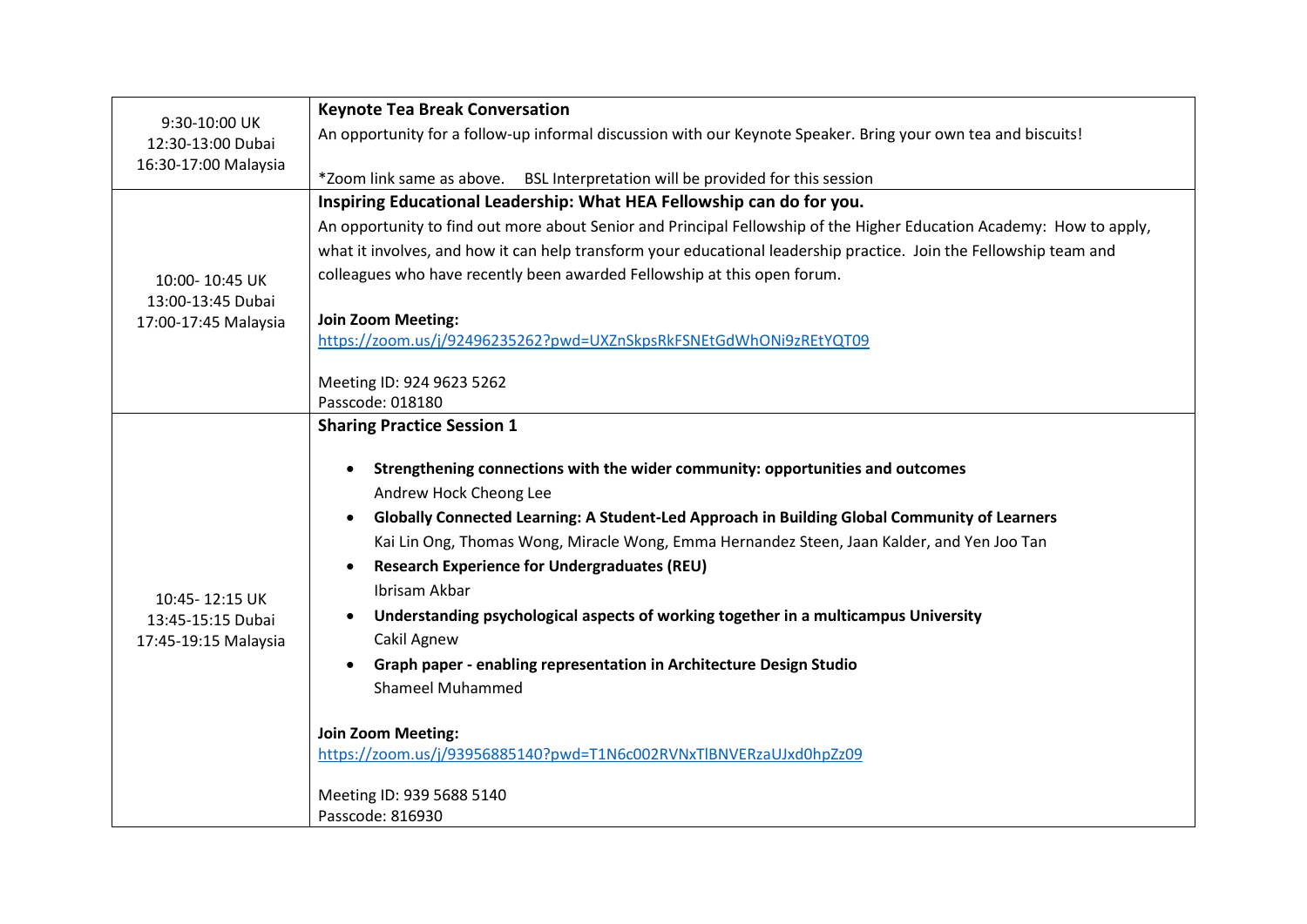|                                                             | Roundtable discussion - Embedding global challenges in the curriculum                                                     |
|-------------------------------------------------------------|---------------------------------------------------------------------------------------------------------------------------|
| 12:15-13:15 UK                                              | Join colleagues from across the University to share insights and experience they are embedding challenge-based approaches |
|                                                             | in their courses and how they are ensuring students not only have the opportunity to study the world around us but have   |
|                                                             | opportunity to shape and transform thinking on the global challenges of our time.                                         |
| 15:15-16:15 Dubai                                           |                                                                                                                           |
| 19:15-20:45 Malaysia                                        | <b>Join Zoom Meeting:</b>                                                                                                 |
|                                                             | https://zoom.us/j/97988792237?pwd=RmV1VUpuMTV5c0MvNmRpYVhuN2ZaZz09                                                        |
|                                                             | Meeting ID: 979 8879 2237                                                                                                 |
|                                                             | Passcode: 451767                                                                                                          |
| <b>BREAK</b>                                                |                                                                                                                           |
|                                                             | <b>Sharing Practice Session 2</b>                                                                                         |
|                                                             | <b>Lothian Learners Programme</b>                                                                                         |
|                                                             | Camilla Irvine-Fortescue and Samantha Clark                                                                               |
|                                                             |                                                                                                                           |
|                                                             | Digital accessibility of maths-based resources                                                                            |
| 14:00-15:00 UK<br>17:00-18:00 Dubai<br>21:00-22:00 Malaysia | <b>Emma Coutts</b>                                                                                                        |
|                                                             | <b>Buddy Network: A Student-Led Peer Mentoring System</b>                                                                 |
|                                                             | Mathini Sellathurai                                                                                                       |
|                                                             | <b>Join Zoom Meeting:</b>                                                                                                 |
|                                                             | https://zoom.us/j/96454734608?pwd=TzcxQkJaR3VqQzU1d2FDU3pjdDJEUT09                                                        |
|                                                             |                                                                                                                           |
|                                                             | Meeting ID: 964 5473 4608                                                                                                 |
|                                                             | Passcode: 952023                                                                                                          |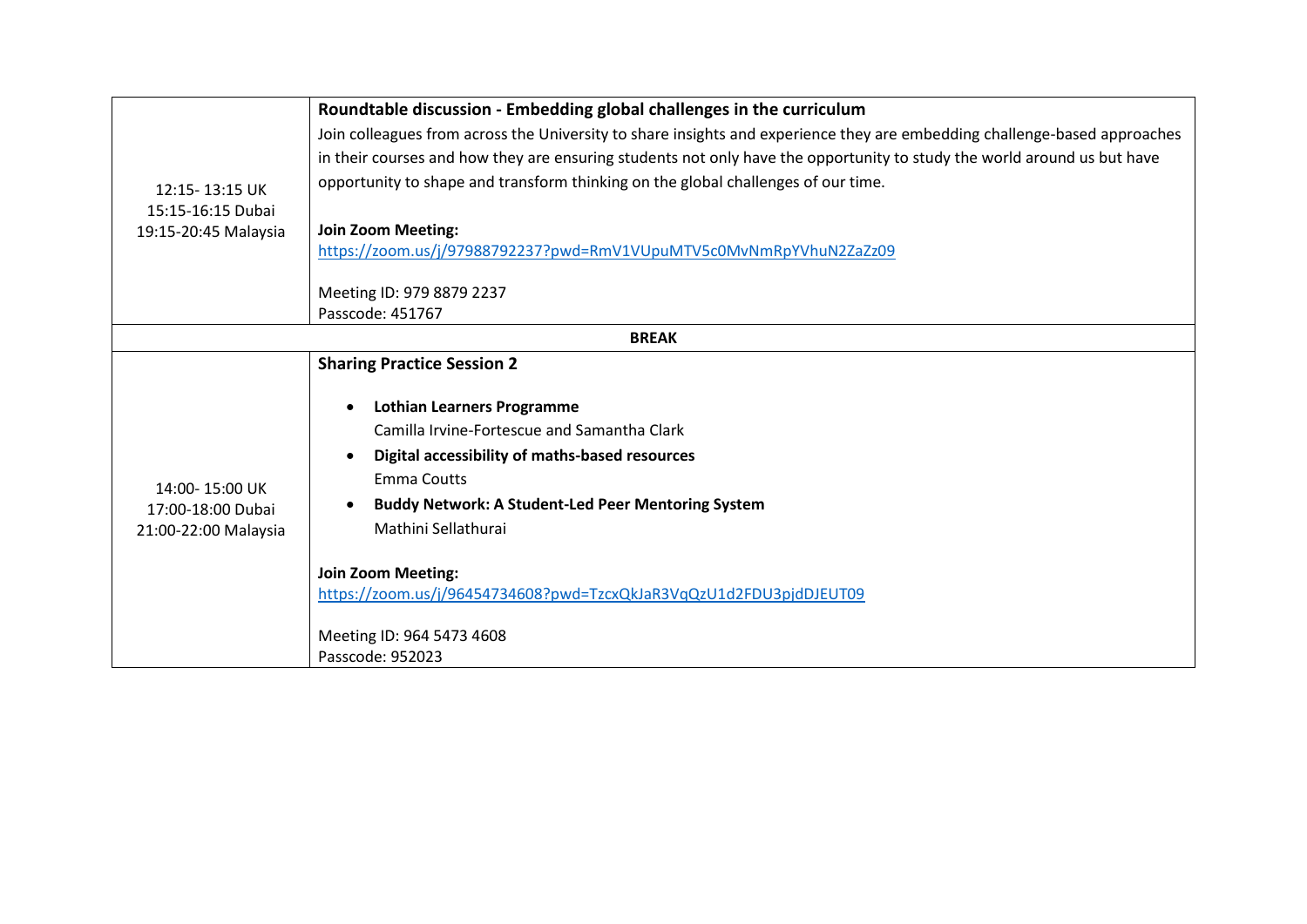|                                                             | <b>Sharing Practice Session 3</b>                                                                                                                                                                                                                                                                                                                                                                                                     |
|-------------------------------------------------------------|---------------------------------------------------------------------------------------------------------------------------------------------------------------------------------------------------------------------------------------------------------------------------------------------------------------------------------------------------------------------------------------------------------------------------------------|
| 15:00-16:00 UK<br>18:00-19:00 Dubai<br>22:00-23:00 Malaysia | Closing the feedback loop with Gradescope<br>Thomas Wong and Kai Lin Ong<br>A collaborative approach to student scholarship skills: embedding information literacy skills in the flipped<br>classroom (project update)<br>Marion Kennedy and Thomas Farrington<br>Using the campus as an authentic learning context: Impact on the learning experience of built environment 1st<br>year UG students<br><b>Eduardo Navarro Bringas</b> |
|                                                             | <b>Join Zoom Meeting:</b><br>https://zoom.us/j/95598720251?pwd=czVoV095Nkg5UmNweXVuazdscWJpQT09                                                                                                                                                                                                                                                                                                                                       |
|                                                             | Meeting ID: 955 9872 0251<br>Passcode: 184742                                                                                                                                                                                                                                                                                                                                                                                         |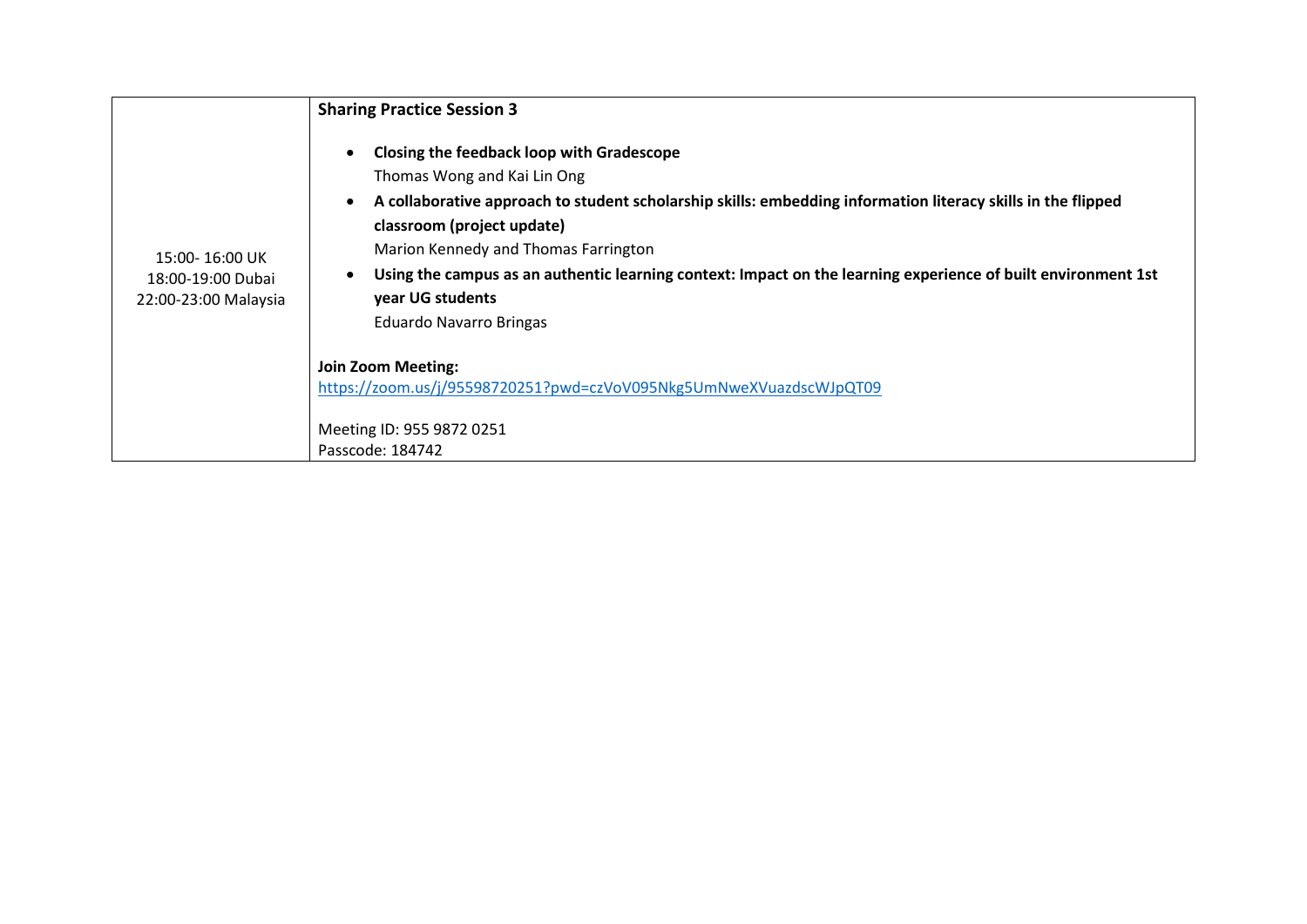| <b>Wednesday 08/06/2021</b>                                 | <b>Possible Futures: Understanding Student Lives and Student Learning</b>                                                                                                                                                                                                                                                                                                                                                                                                                                                                                                                                      |
|-------------------------------------------------------------|----------------------------------------------------------------------------------------------------------------------------------------------------------------------------------------------------------------------------------------------------------------------------------------------------------------------------------------------------------------------------------------------------------------------------------------------------------------------------------------------------------------------------------------------------------------------------------------------------------------|
|                                                             | <b>KEYNOTE PRESENTATION</b>                                                                                                                                                                                                                                                                                                                                                                                                                                                                                                                                                                                    |
|                                                             | Post-pandemic mattering: What matters to students and how do they know we care?                                                                                                                                                                                                                                                                                                                                                                                                                                                                                                                                |
| 08:30-09:30 UK<br>11:30-12:30 Dubai<br>15:30-16:30 Malaysia | Speaker: Professor Jenny Marie (University of Greenwich)                                                                                                                                                                                                                                                                                                                                                                                                                                                                                                                                                       |
|                                                             | The challenges of the last two years have thrust the complexity of student lives into the spotlight, with economic and mental<br>health challenges of increasing concern. Understanding the context of student learning and how to build supportive,<br>compassionate approaches to teaching into our course design is vital. To support our collective thinking around this, we will<br>be joined by Professor Jenny Marie from the University of Greenwich who will offer a keynote discussion explore the power<br>of putting student partnerships at the heart of learning design and university practice. |
|                                                             | <b>Join Zoom Meeting:</b>                                                                                                                                                                                                                                                                                                                                                                                                                                                                                                                                                                                      |
|                                                             | https://zoom.us/j/97054530655?pwd=OTNYbHVlMHNYVU13YVdvYk9VVk9Tdz09                                                                                                                                                                                                                                                                                                                                                                                                                                                                                                                                             |
|                                                             |                                                                                                                                                                                                                                                                                                                                                                                                                                                                                                                                                                                                                |
|                                                             | Meeting ID: 970 5453 0655                                                                                                                                                                                                                                                                                                                                                                                                                                                                                                                                                                                      |
|                                                             | Passcode: 471824                                                                                                                                                                                                                                                                                                                                                                                                                                                                                                                                                                                               |
|                                                             | BSL Interpretation will be provided for this session                                                                                                                                                                                                                                                                                                                                                                                                                                                                                                                                                           |
| 9:30-10:00 UK<br>12:30-13:00 Dubai<br>16:30-17:00 Malaysia  | <b>Keynote Tea Break Conversation</b>                                                                                                                                                                                                                                                                                                                                                                                                                                                                                                                                                                          |
|                                                             | An opportunity for a follow-up informal discussion with our Keynote Speaker. Bring your own tea and biscuits!                                                                                                                                                                                                                                                                                                                                                                                                                                                                                                  |
|                                                             | *Zoom link same as above. BSL Interpretation will be provided for this session                                                                                                                                                                                                                                                                                                                                                                                                                                                                                                                                 |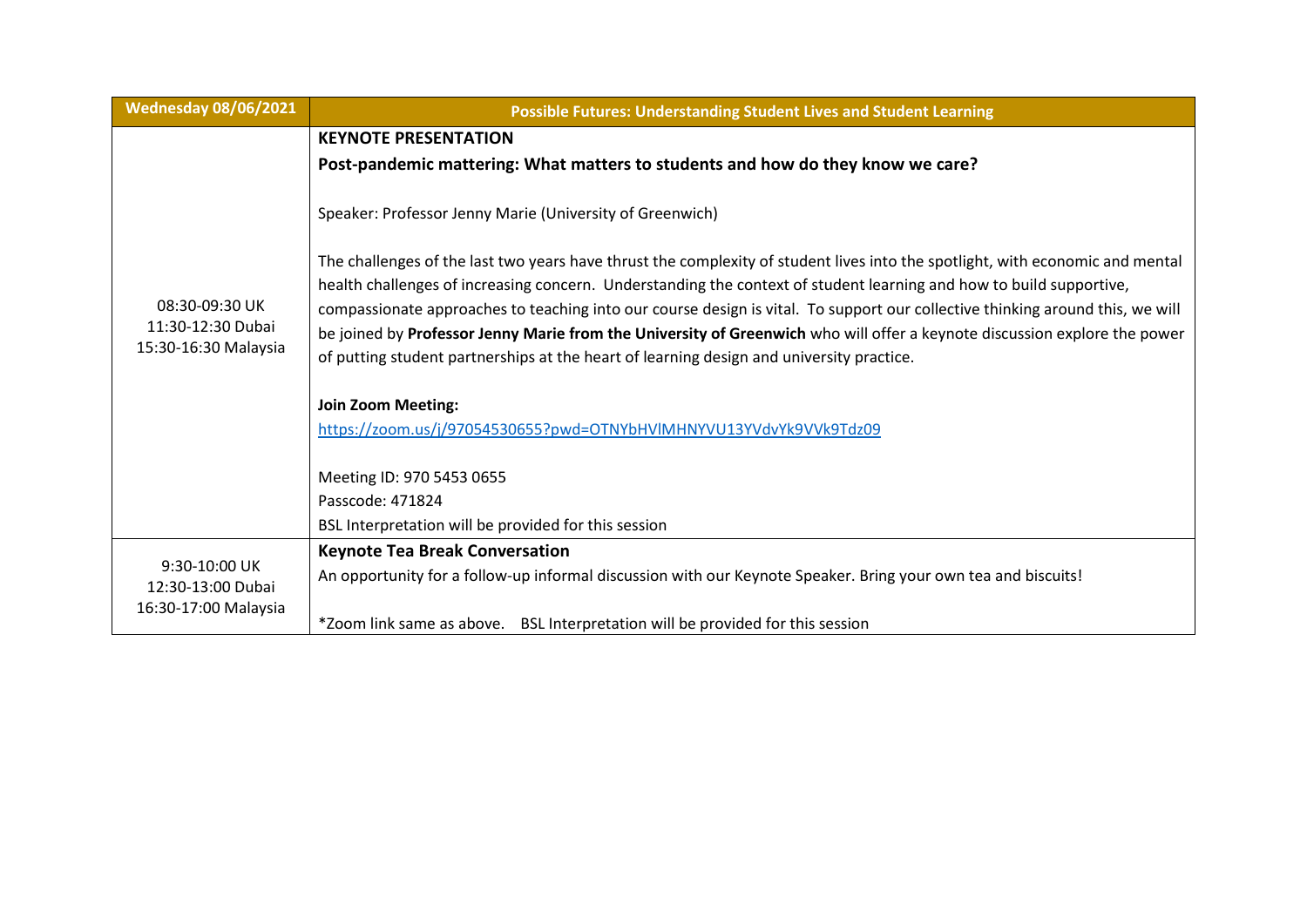|                                                             | <b>Sharing Practice Session 4</b>                                                                                                                                                                                                                                                                                                                                                                                                                                                           |
|-------------------------------------------------------------|---------------------------------------------------------------------------------------------------------------------------------------------------------------------------------------------------------------------------------------------------------------------------------------------------------------------------------------------------------------------------------------------------------------------------------------------------------------------------------------------|
| 10:00-11:00 UK<br>13:00-14:00 Dubai<br>17:00-18:00 Malaysia | Learning Enhancement and Development (LED) Programme<br>Chia Ping Lee, Chin Kai Ong, Rayson Pang and Angus Wong<br><b>Strengthening Learning Community: Enhancing International Student Experience</b><br>Jimmy Tam and Agnes Tan<br>Use of Online simulations in teaching Undergraduate Chemistry<br>Manjula Nair<br><b>Mental Health: Back to Basic</b><br><b>Faisal Zainal Abidin</b><br><b>Join Zoom Meeting:</b><br>https://zoom.us/j/94089566702?pwd=UzhJUDBUbDZ2dk8yMVExUE9Nb0RUQT09 |
|                                                             | Meeting ID: 940 8956 6702<br>Passcode: 392588                                                                                                                                                                                                                                                                                                                                                                                                                                               |
|                                                             | <b>Sharing Practice Session 5</b>                                                                                                                                                                                                                                                                                                                                                                                                                                                           |
|                                                             | EmPOWER Graduates through Purpose + Creativity > Innovation > Entrepreneurship                                                                                                                                                                                                                                                                                                                                                                                                              |
|                                                             | Choon Lih Hoo                                                                                                                                                                                                                                                                                                                                                                                                                                                                               |
|                                                             | Know your city - Exploring Karama                                                                                                                                                                                                                                                                                                                                                                                                                                                           |
| 11:00-12:00 UK<br>14:00-15:00 Dubai<br>18:00-19:00 Malaysia | <b>Shameel Muhammed</b><br>Experiences of university engagement with local schools through the Impact 2030 initiative: Design your own                                                                                                                                                                                                                                                                                                                                                      |
|                                                             | neighbourhood                                                                                                                                                                                                                                                                                                                                                                                                                                                                               |
|                                                             | Eduardo Navarro Bringas, Niamh McCrossan, and Gimhan Godawatte                                                                                                                                                                                                                                                                                                                                                                                                                              |
|                                                             | <b>Join Zoom Meeting:</b>                                                                                                                                                                                                                                                                                                                                                                                                                                                                   |
|                                                             | https://zoom.us/j/96155105438?pwd=dk5qa2hmRXU4VE1WcURhaURiZC9Edz09                                                                                                                                                                                                                                                                                                                                                                                                                          |
|                                                             | Meeting ID: 961 5510 5438                                                                                                                                                                                                                                                                                                                                                                                                                                                                   |
|                                                             | Passcode: 479503                                                                                                                                                                                                                                                                                                                                                                                                                                                                            |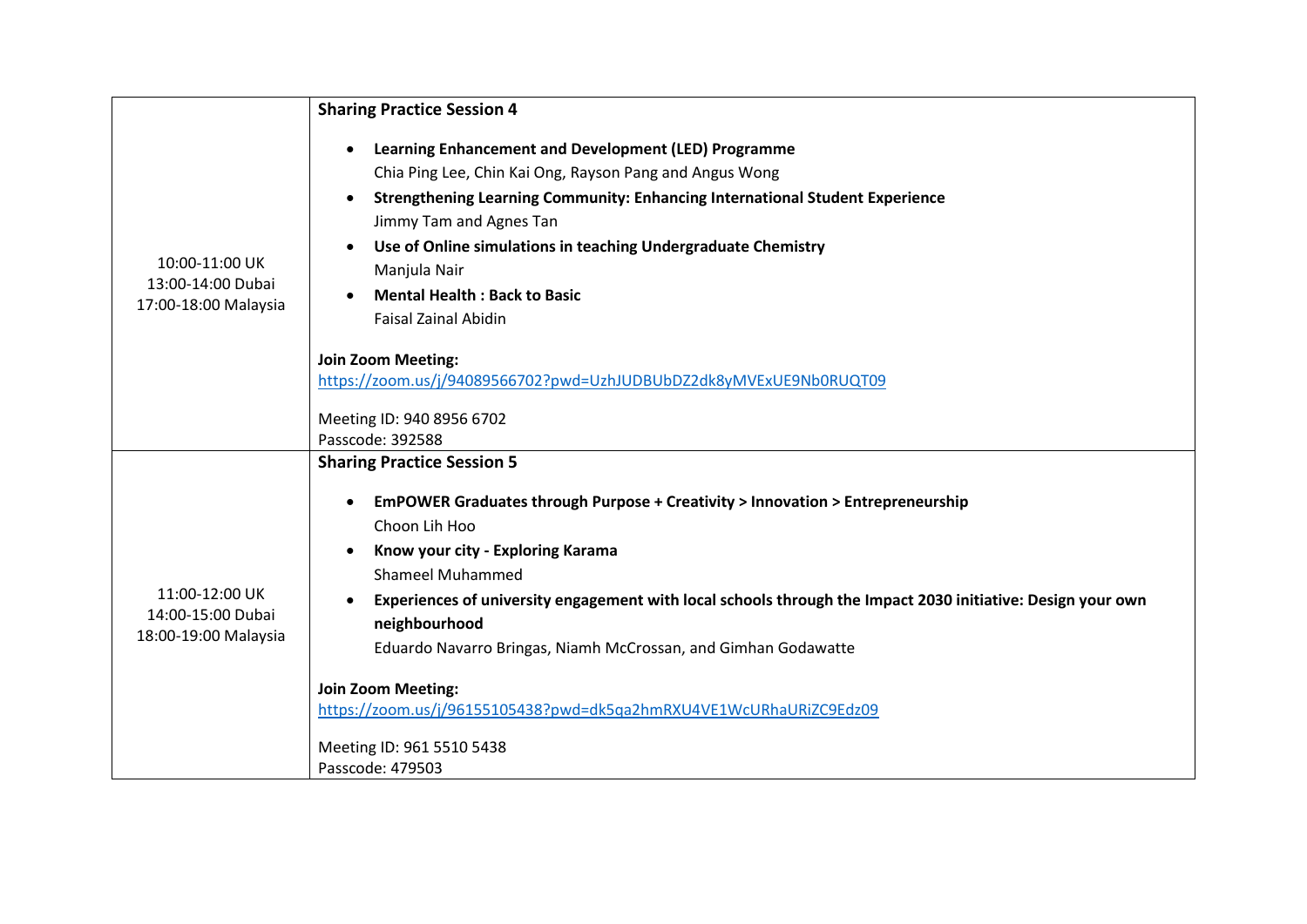|                                                             | Roundtable discussion - Understanding Student Lives and Student Learning                                                                                                                                                                                                                                                                                                                                                                                                                            |
|-------------------------------------------------------------|-----------------------------------------------------------------------------------------------------------------------------------------------------------------------------------------------------------------------------------------------------------------------------------------------------------------------------------------------------------------------------------------------------------------------------------------------------------------------------------------------------|
|                                                             | This session will explore the challenges students face in their learning and exploring how we can support enhanced student                                                                                                                                                                                                                                                                                                                                                                          |
|                                                             | engagement and achievement across Heriot-Watt.                                                                                                                                                                                                                                                                                                                                                                                                                                                      |
| 12:15-13:15 UK<br>15:15-16:15 Dubai<br>19:15-20:15 Malaysia | <b>Join Zoom Meeting:</b><br>https://zoom.us/j/97625992536?pwd=NC9WMkJ6THJHMjdTZVBjcIJnZHljQT09<br>Meeting ID: 976 2599 2536<br>Passcode: 159766<br>BSL Interpretation will be provided for this session                                                                                                                                                                                                                                                                                            |
|                                                             | <b>BREAK</b>                                                                                                                                                                                                                                                                                                                                                                                                                                                                                        |
|                                                             | <b>Sharing Practice Session 6</b>                                                                                                                                                                                                                                                                                                                                                                                                                                                                   |
| 14:00-15:00 UK<br>17:00-18:00 Dubai<br>21:00-22:00 Malaysia | Challenge-Based Learning: What Happens When You Cut the Apron Stringsand Set Fire to the Apron<br>Guy Walker and Malcolm Chrisp<br>Relief Printed Tote Bag - A Student-Led Online Textile Workshop<br><b>Grace Smith</b><br><b>Understanding Student Lives: Building a Resilient PGR Community</b><br>Kieran Robson Renner and Myrto Efstathiou<br><b>Join Zoom Meeting:</b><br>https://zoom.us/j/92972581835?pwd=eEJ1Ti9ybmkwQzhVKzlWak45Y29XUT09<br>Meeting ID: 929 7258 1835<br>Passcode: 884014 |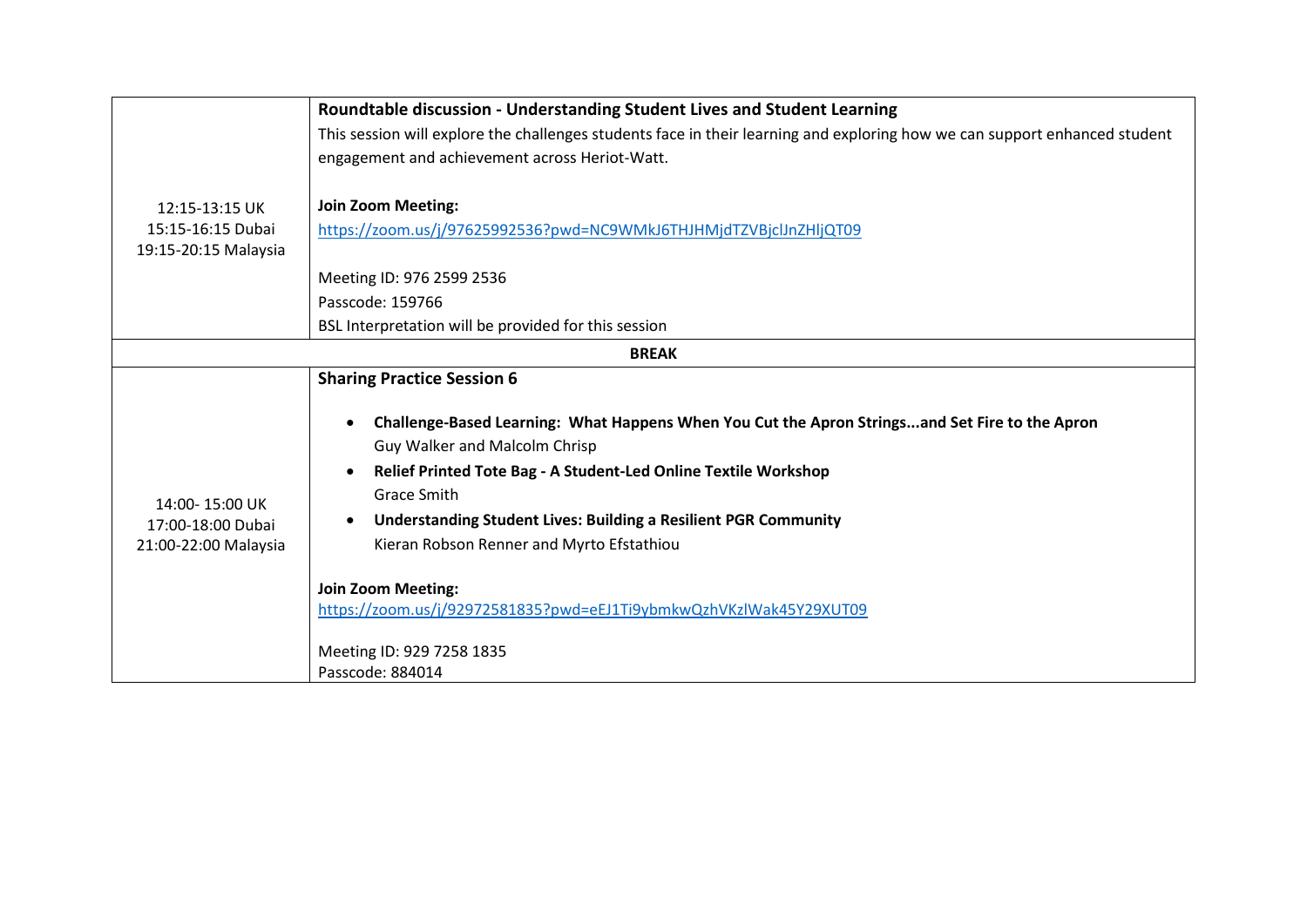|                                                             | <b>Sharing Practice Session 7</b>                                                                                                                                                                                                                                                                                                                                                       |
|-------------------------------------------------------------|-----------------------------------------------------------------------------------------------------------------------------------------------------------------------------------------------------------------------------------------------------------------------------------------------------------------------------------------------------------------------------------------|
| 15:00-16:00 UK<br>18:00-19:00 Dubai<br>22:00-23:00 Malaysia | A collaborative approach to teaching translation: a case study of a metaphor translation workshop<br>$\bullet$<br>Juliette Rutherford and Khadidja Merakchi<br><b>Personal Tutoring Workshop</b><br>Gule Saman, Hebatallah Shoukry, and Robin Westacott<br><b>Join Zoom Meeting:</b><br>https://zoom.us/j/98711253132?pwd=MUY0NU0za2U4N2Z3cmZuSW5HdkRNZz09<br>Meeting ID: 987 1125 3132 |
|                                                             | Passcode: 856862                                                                                                                                                                                                                                                                                                                                                                        |
| <b>CLOSE</b>                                                |                                                                                                                                                                                                                                                                                                                                                                                         |

\*Further details of all presentations can be found in the **[Book of Abstracts](https://lta.hw.ac.uk/wp-content/uploads/LT-Week-2022-Book-of-Abstracts.pdf)**.